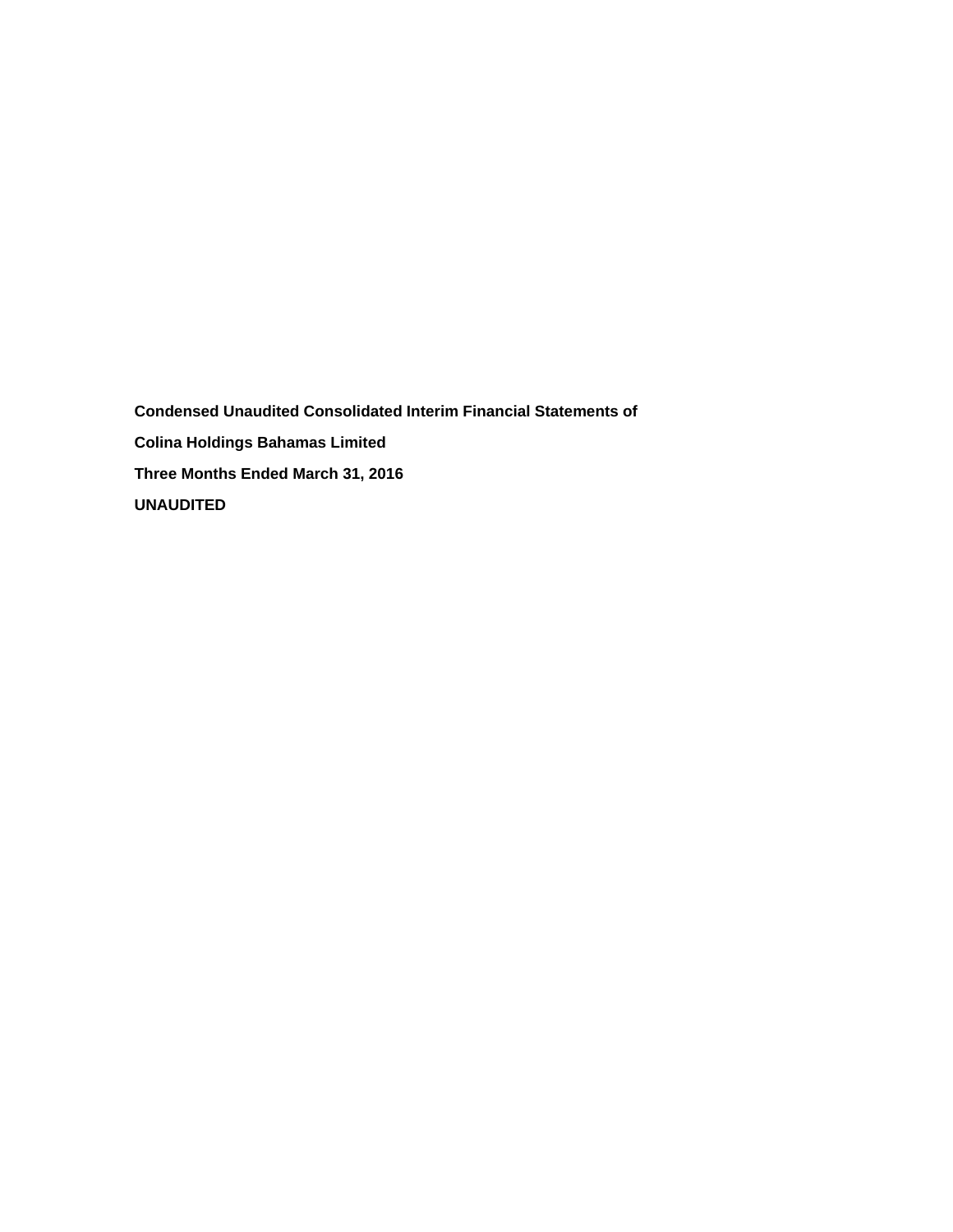## **Message from the Chairman**

Dear Shareholders,

The Board of Directors is pleased to present the Company's results for the quarter ended March 31, 2016. The Company has had another profitable quarter, with financial results reflecting continued growth in net income and earnings per share.

Total net income for the three months ended March 31, 2016 totalled \$5.6 million, compared with \$5.1 million during the same period in the prior year. Similarly, net income attributable to the Company's ordinary shareholders increased to \$4.8 million or \$0.19 per ordinary share, compared to \$4.3 million or \$0.18 per ordinary share for the same period in the prior year.

Total gross premium revenues totalled \$33.0 million compared to \$38.0 million for the three months ended March 31, 2015 with the decrease attributed largely to fluctuations in premium revenues in respect of the Company's participation in reinsurance facilities. Gross policyholder benefits were lower than prior year experience totalling \$20.7 million for the three months ended March 31, 2016. Fluctuations in mark to market adjustments have resulted in \$6.9 million in net investment income for the first quarter of 2016 compared to \$8.8 million for the same period in the prior year.

Our high quality investments and disciplined execution of our strategies continue to fortify the Company's balance sheet. Total assets stand at \$729.7 million, compared to \$710.9 million as at December 31, 2015. The Board of Directors is pleased to have been able to approve ordinary and preference shareholder dividend payments of \$4.6 million during the quarter. We will continue our long-term strategy to direct new investments in high quality, fixed-income securities to ensure that invested assets remain the largest proportion of our total assets which at March 31, 2016 comprised 80.8% of total assets.

We are pleased that the Company has been able to produce continued strong financial and operating results in the current economic environment and will continue to seek out opportunities which will enable the Company to deliver sustainable earnings in the future.

 $\overline{\phantom{a}}$ 

Terence Hilts Chairman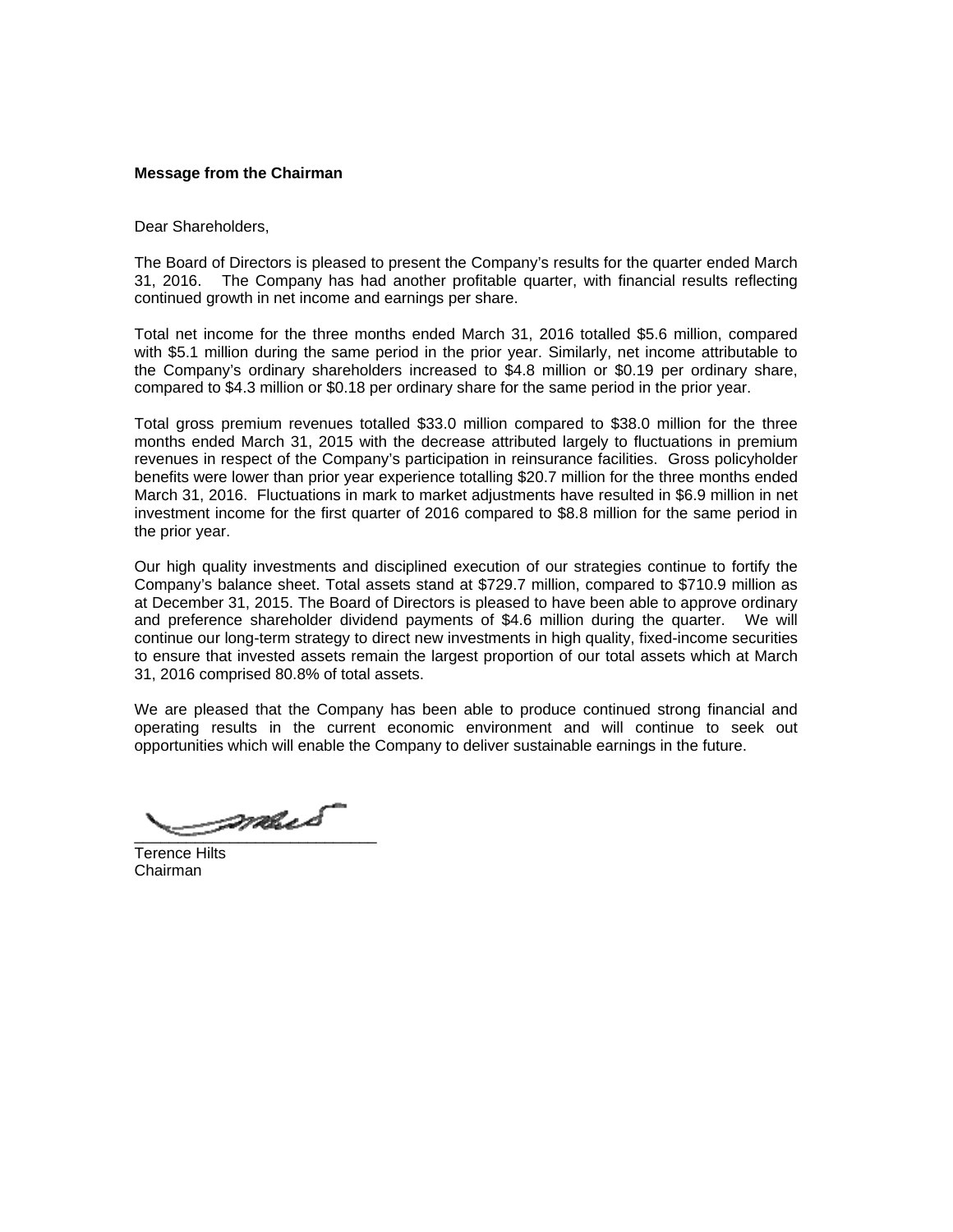# **COLINA HOLDINGS BAHAMAS LIMITED Condensed Unaudited Consolidated Interim Statement of Financial Position**

#### As at March 31, 2016 with comparative figures as at December 31, 2015 (Expressed in Bahamian dollars)

|                                                  | March 31,<br>2016 |             | December 31,<br>2015 |
|--------------------------------------------------|-------------------|-------------|----------------------|
| <b>ASSETS</b>                                    |                   |             |                      |
| Term deposits                                    | \$                | 49,487,995  | \$<br>44,905,119     |
| Investment securities and other financial assets |                   | 361,108,181 | 363,193,466          |
| Mortgages and commercial loans                   |                   | 41,160,349  | 42,504,002           |
| Policy loans                                     |                   | 70,009,084  | 70,138,729           |
| Investment properties                            |                   | 55,155,357  | 55,155,393           |
| Investment in associates                         |                   | 12,728,718  | 12,067,214           |
| Total invested assets                            |                   | 589,649,684 | 587,963,923          |
| Cash and demand balances                         |                   | 28,406,659  | 29,309,126           |
| Receivables and other assets                     |                   | 75,107,499  | 56,609,050           |
| Property and equipment                           |                   | 19,426,777  | 19,787,836           |
| Goodwill                                         |                   | 13,469,916  | 13,469,916           |
| Other intangible assets                          |                   | 3,619,881   | 3,735,805            |
| <b>Total assets</b>                              | \$                | 729,680,416 | \$<br>710,875,656    |
| <b>LIABILITIES</b>                               |                   |             |                      |
| Provision for future policy benefits             | \$                | 390,967,756 | \$<br>387, 181, 176  |
| Policy dividends on deposit                      |                   | 27,874,734  | 27,783,495           |
| Total policy liabilities                         |                   | 418,842,490 | 414,964,671          |
| Repurchase agreement                             |                   | 35,000,000  | 35,000,000           |
| Other liabilities                                |                   | 104,481,644 | 91,117,762           |
| <b>Total liabilities</b>                         |                   | 558,324,134 | 541,082,433          |
| <b>EQUITY</b>                                    |                   |             |                      |
| Ordinary shares                                  |                   | 24,729,613  | 24,729,613           |
| Treasury shares                                  |                   | (50, 549)   | (50, 549)            |
| Contributed capital                              |                   | 5,960,299   | 5,960,299            |
| <b>Revaluation reserve</b>                       |                   | 11,355,641  | 10,753,156           |
| Retained earnings                                |                   | 67,565,923  | 66,760,641           |
| Total ordinary shareholders' equity              |                   | 109,560,927 | 108,153,160          |
| Preference shares                                |                   | 42,500,000  | 42,500,000           |
| Total shareholders' equity                       |                   | 152,060,927 | 150,653,160          |
| Non-controlling interests                        |                   | 19,295,355  | 19,140,063           |
| <b>Total equity</b>                              |                   | 171,356,282 | 169,793,223          |
| <b>Total liabilities and equity</b>              | \$                | 729,680,416 | \$<br>710,875,656    |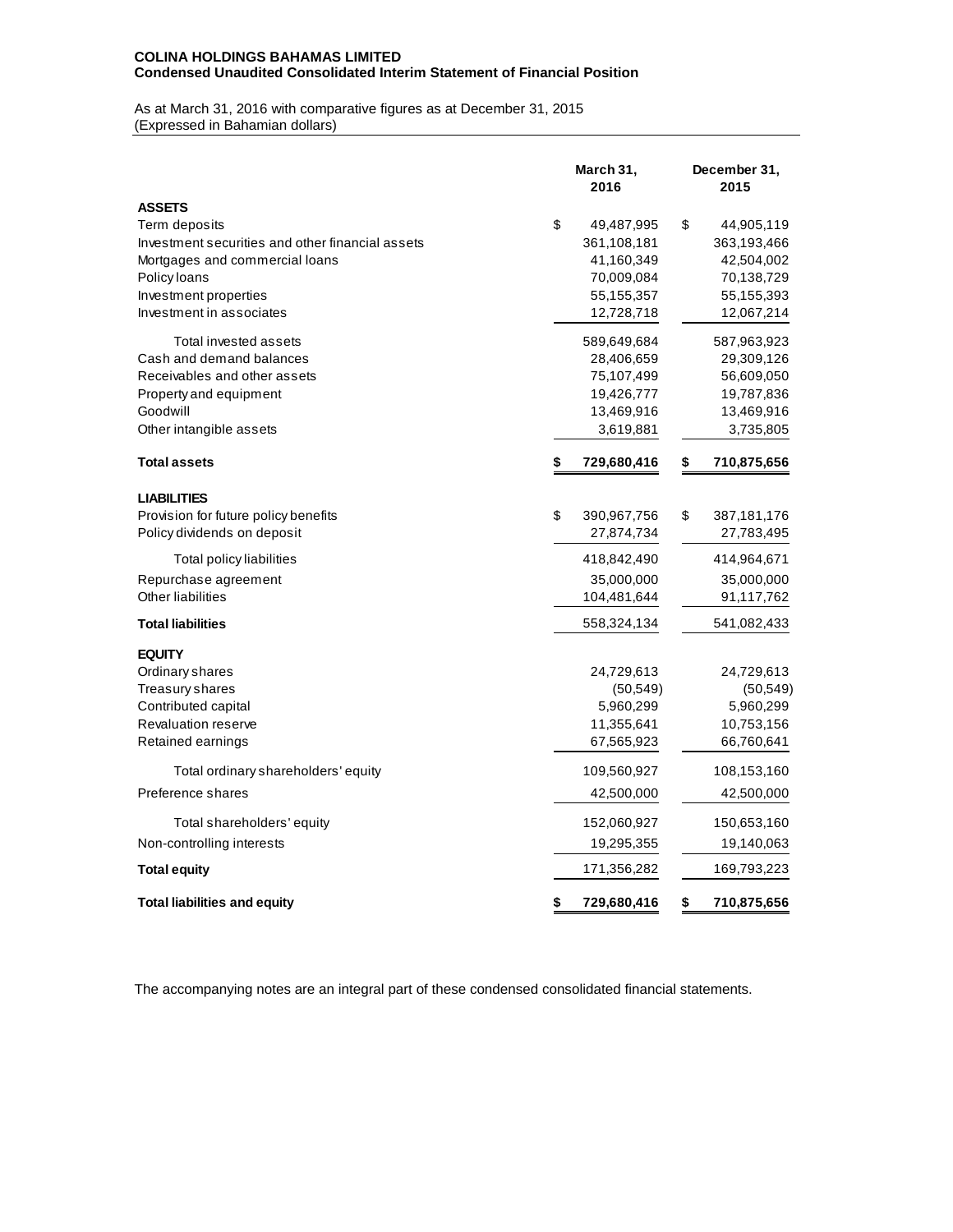#### **COLINA HOLDINGS BAHAMAS LIMITED Condensed Unaudited Consolidated Interim Statement of Income**

For the three months ended March 31, 2016

with comparative figures for the three months ended March 31, 2015

(Expressed in Bahamian dollars)

|                                                 | <b>3 Months Ended</b><br>March 31, 2016 |            | <b>3 Months Ended</b><br>March 31, 2015 |            |  |  |  |
|-------------------------------------------------|-----------------------------------------|------------|-----------------------------------------|------------|--|--|--|
| <b>Revenues:</b>                                |                                         |            |                                         |            |  |  |  |
| Premium revenue                                 | \$                                      | 33,052,491 | \$                                      | 38,041,795 |  |  |  |
| Less: Reinsurance premiums                      |                                         | 3,011,571  |                                         | 3,016,717  |  |  |  |
| Net premium revenue                             |                                         | 30,040,920 |                                         | 35,025,078 |  |  |  |
| Net investment income                           |                                         | 6,850,915  |                                         | 8,772,562  |  |  |  |
| Share of net gain of associates                 |                                         | 661,504    |                                         | 428,794    |  |  |  |
| Net commission income                           |                                         | 845,724    |                                         | 869,914    |  |  |  |
| Investment management and other fees            |                                         | 2,806,606  |                                         | 2,776,489  |  |  |  |
| Other income and fees                           |                                         | 37,258     |                                         | 390,742    |  |  |  |
| <b>Total revenues</b>                           |                                         | 41,242,927 |                                         | 48,263,579 |  |  |  |
| <b>Benefits and expenses:</b>                   |                                         |            |                                         |            |  |  |  |
| Policyholders' benefits                         |                                         | 20,712,739 |                                         | 26,132,740 |  |  |  |
| Less: Reinsurance recoveries                    |                                         | 2,302,869  |                                         | 2,106,027  |  |  |  |
| Net policyholders' benefits                     |                                         | 18,409,870 |                                         | 24,026,713 |  |  |  |
| Changes in provision for future policy benefits |                                         | 3,786,580  |                                         | 5,173,460  |  |  |  |
| General and administrative expenses             |                                         | 8,916,577  |                                         | 9,579,160  |  |  |  |
| Commission expense                              |                                         | 2,430,867  |                                         | 2,592,818  |  |  |  |
| Premium and other tax expense                   |                                         | 1,491,626  |                                         | 1,319,712  |  |  |  |
| Finance costs and interest                      |                                         | 348,765    |                                         | 186,240    |  |  |  |
| Other expenses                                  |                                         | 301,765    |                                         | 304,278    |  |  |  |
| Total benefits and expenses                     |                                         | 35,686,050 |                                         | 43,182,381 |  |  |  |
| Net income for the period:                      | \$                                      | 5,556,877  | \$                                      | 5,081,198  |  |  |  |
| Net income attributable to:                     |                                         |            |                                         |            |  |  |  |
| Equity shareholders of the Company              | \$                                      | 5,427,109  | \$                                      | 4,975,870  |  |  |  |
| Non-controlling interests                       |                                         | 129,768    |                                         | 105,328    |  |  |  |
| Net income for the period                       | \$                                      | 5,556,877  | \$                                      | 5,081,198  |  |  |  |
| Basic earnings per ordinary share (Note 4)      | \$                                      | 0.19       | \$                                      | 0.18       |  |  |  |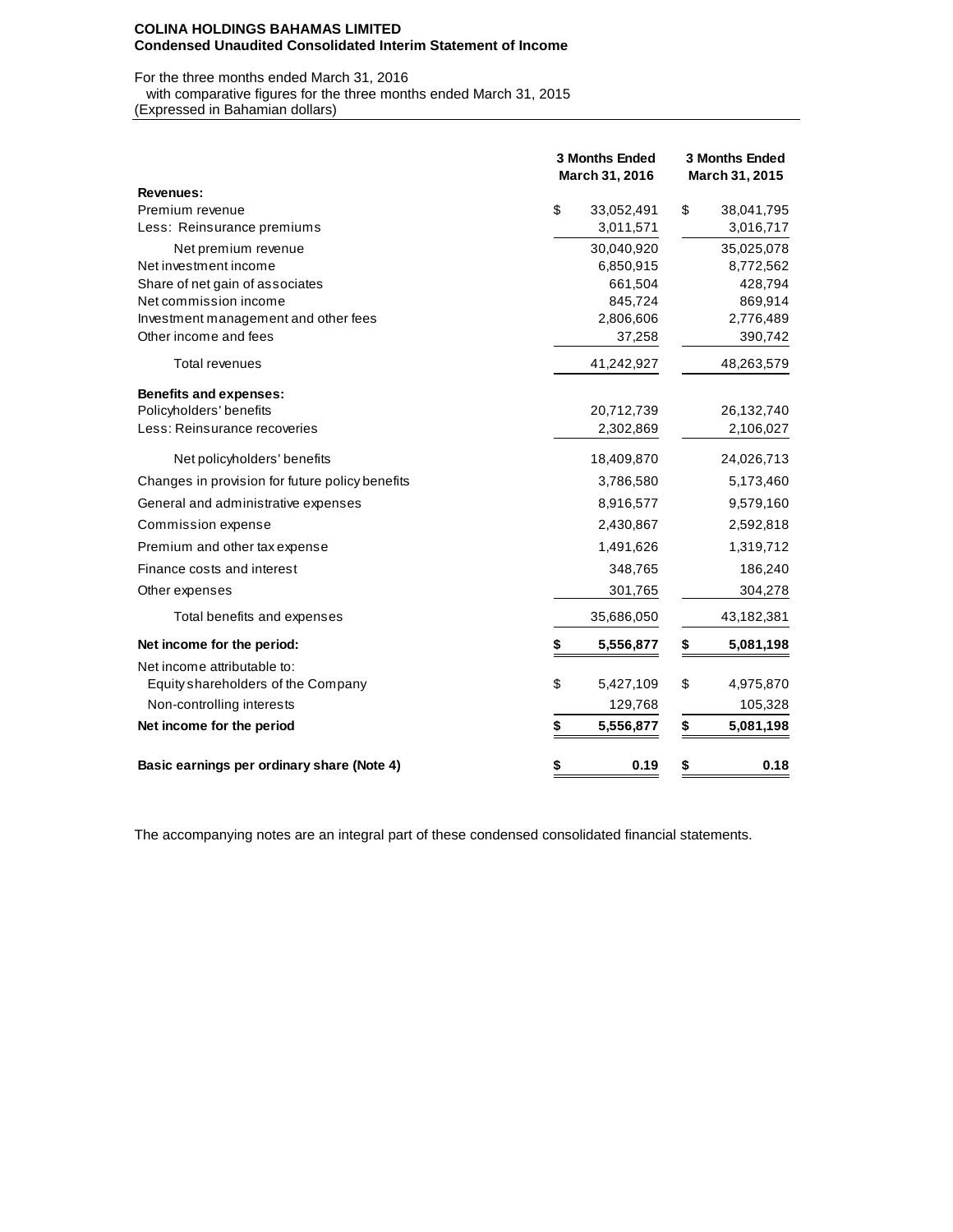## **COLINA HOLDINGS BAHAMAS LIMITED Condensed Unaudited Consolidated Interim Statement of Other Comprehensive Income**

## For the three months ended March 31, 2016

with comparative figures for the three months ended March 31, 2015

(Expressed in Bahamian dollars)

|                                                                                      |                 | <b>3 Months Ended</b><br>March 31, 2016 | <b>3 Months Ended</b><br>March 31, 2015 |           |  |  |
|--------------------------------------------------------------------------------------|-----------------|-----------------------------------------|-----------------------------------------|-----------|--|--|
| Net income for the period                                                            | \$              | 5,556,877                               | S                                       | 5,081,198 |  |  |
| Other comprehensive income:<br>Reclassification during the period to profit and loss |                 |                                         |                                         | 1,545     |  |  |
| Change in available-for-sale financial assets                                        |                 | 602,485                                 |                                         | 287,591   |  |  |
| Total comprehensive income for the period                                            |                 | 6,159,362                               | S                                       | 5,370,334 |  |  |
| Attributable to:                                                                     |                 |                                         |                                         |           |  |  |
| Equity shareholders of the Company                                                   | \$              | 6,029,594                               | \$                                      | 5,265,006 |  |  |
| Non-controlling interests                                                            |                 | 129,768                                 |                                         | 105,328   |  |  |
| Total comprehensive income for the period                                            | \$<br>6,159,362 |                                         |                                         | 5,370,334 |  |  |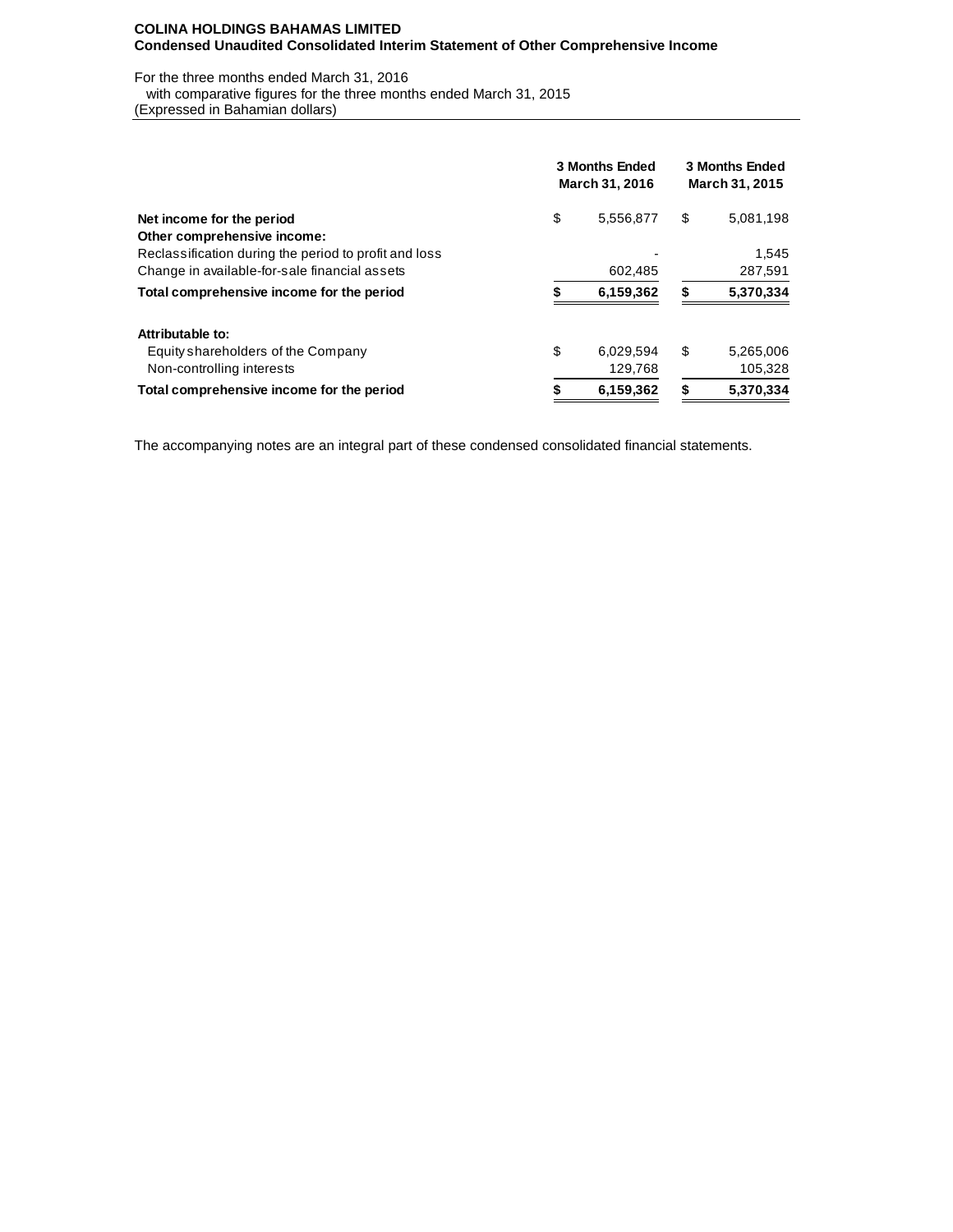## **COLINA HOLDINGS BAHAMAS LIMITED Condensed Unaudited Consolidated Statement of Changes in Equity**

# For the three months ended March 31, 2016

 with comparative figures for the three months ended March 31, 2015 (Expressed in Bahamian dollars)

|                                                                                           | Ordinary<br><b>Share</b><br>Capital |     | <b>Treasury</b><br><b>Shares</b> |     | <b>Share</b><br>Premium  | <b>Revaluation</b><br>Reserve |     | Preference<br><b>Share</b><br>Capital |      | <b>Retained</b><br><b>Earnings</b> | Non-controlling<br><b>Interests</b> |      | Total<br><b>Equity</b>    |
|-------------------------------------------------------------------------------------------|-------------------------------------|-----|----------------------------------|-----|--------------------------|-------------------------------|-----|---------------------------------------|------|------------------------------------|-------------------------------------|------|---------------------------|
| Balance, January 1, 2015<br>Net gain on remeasurement of<br>available-for-sale securities | 24,729,613                          | -\$ | (50, 549)                        | -\$ | 5,960,299 \$             | 10,148,509                    | \$. | 40,500,000                            | \$.  | 58,665,932 \$                      | 17,726,016                          | - \$ | 157,679,820               |
| to fair value                                                                             |                                     |     |                                  |     |                          | 287,591                       |     |                                       |      |                                    |                                     |      | 287,591                   |
| Reclassification during the year to profit and loss                                       |                                     |     |                                  |     | ۰                        | 1,545                         |     |                                       |      |                                    |                                     |      | 1,545                     |
| Net income for the period                                                                 |                                     |     |                                  |     |                          |                               |     |                                       |      | 4,975,870                          | 105,328                             |      | 5,081,198                 |
| Changes in non-controlling interests                                                      |                                     |     |                                  |     |                          |                               |     |                                       |      |                                    | 229,915                             |      | 229,915                   |
| Ordinary share dividend<br>Preference share dividend                                      |                                     |     |                                  |     |                          |                               |     |                                       |      | (3,953,543)<br>(632, 813)          |                                     |      | (3,953,543)<br>(632, 813) |
| Balance, March 31, 2015                                                                   | 24,729,613                          |     | (50, 549)                        |     | 5,960,299                | 10,437,645                    |     | 40,500,000                            |      | 59,055,446                         | 18,061,259                          |      | 158,693,713               |
| Balance, January 1, 2016                                                                  | \$<br>24,729,613 \$                 |     | $(50,549)$ \$                    |     | 5,960,299 \$             | 10.753.156                    | -\$ | 42.500.000                            | - \$ | 66,760,641 \$                      | 19.140.063                          | -\$  | 169,793,223               |
| Net gain on remeasurement of<br>available-for-sale securities                             |                                     |     |                                  |     |                          |                               |     |                                       |      |                                    |                                     |      |                           |
| to fair value                                                                             |                                     |     |                                  |     | $\overline{\phantom{a}}$ | 602,485                       |     |                                       |      |                                    |                                     |      | 602,485                   |
| Net income for the period                                                                 |                                     |     |                                  |     |                          |                               |     |                                       |      | 5,427,109                          | 129,768                             |      | 5,556,877                 |
| Changes in non-controlling interests                                                      |                                     |     |                                  |     |                          |                               |     |                                       |      |                                    | 25,524                              |      | 25,524                    |
| Ordinary share dividend                                                                   |                                     |     |                                  |     |                          |                               |     |                                       |      | (3,957,765)                        |                                     |      | (3,957,765)               |
| Preference share dividend                                                                 |                                     |     |                                  |     |                          |                               |     |                                       |      | (664, 062)                         |                                     |      | (664, 062)                |
| Balance, March 31, 2016                                                                   | 24,729,613                          |     | (50, 549)                        |     | 5,960,299                | 11,355,641                    |     | 42,500,000                            |      | 67,565,923                         | 19,295,355                          |      | 171,356,282               |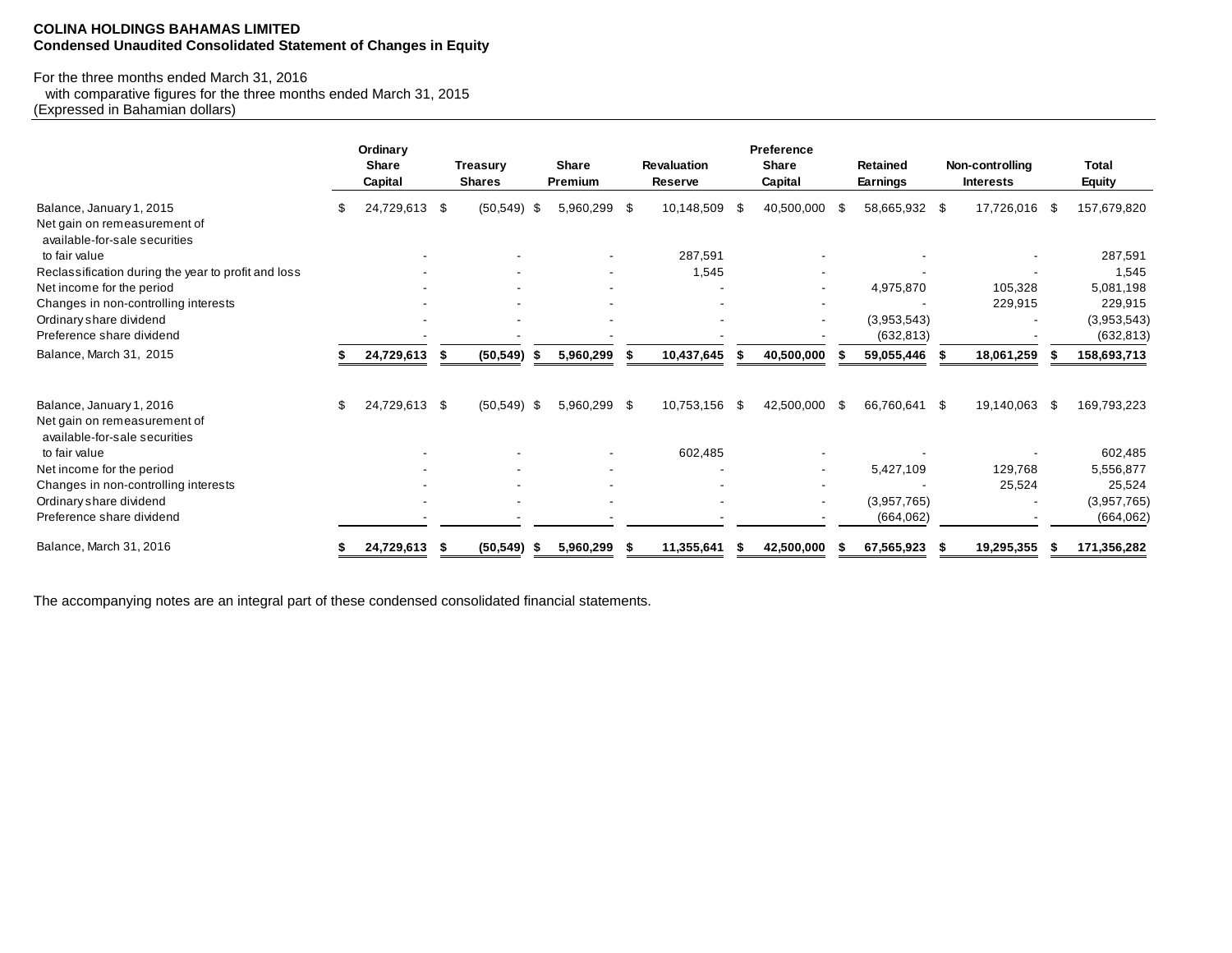### **COLINA HOLDINGS BAHAMAS LIMITED Condensed Unaudited Consolidated Statement of Cash Flows**

For the three months ended March 31, 2016

with comparative figures for the three months ended March 31, 2015

(Expressed in Bahamian dollars)

|                                                                                   | <b>3 Months Ended</b><br>March 31, 2016 |                | <b>3 Months Ended</b><br>March 31, 2015 |             |  |  |
|-----------------------------------------------------------------------------------|-----------------------------------------|----------------|-----------------------------------------|-------------|--|--|
| Cash flows from operating activities:                                             |                                         |                |                                         |             |  |  |
| Net income                                                                        | \$                                      | 5,556,877      | \$                                      | 5,081,198   |  |  |
| Adjustments to reconcile net income to net cash.<br>used in operating activities: |                                         |                |                                         |             |  |  |
| Change in unrealized loss/(gain) on fair value                                    |                                         |                |                                         |             |  |  |
| through income securities                                                         |                                         | 986,595        |                                         | (893, 417)  |  |  |
| Change in provision for future policy benefits                                    |                                         | 3,786,580      |                                         | 5,173,460   |  |  |
| Changes in loss provisions for loans and receivables                              |                                         | 523,212        |                                         | 365,808     |  |  |
| Depreciation and amortization charges                                             |                                         | 875,245        |                                         | 843,270     |  |  |
| Net realized loss on fair value through                                           |                                         |                |                                         |             |  |  |
| income securities.                                                                |                                         |                |                                         | 3,802       |  |  |
| Net realized loss on sale of available-for-sale                                   |                                         |                |                                         |             |  |  |
| securities                                                                        |                                         | (42,000)       |                                         | (2, 257)    |  |  |
| Interest income                                                                   |                                         | (7, 764, 448)  |                                         | (7,738,441) |  |  |
| Dividend income                                                                   |                                         | (658, 555)     |                                         | (653, 838)  |  |  |
| Operating cash flows before changes in operating                                  |                                         |                |                                         |             |  |  |
| assets and liabilities                                                            |                                         | 3,263,506      |                                         | 2,179,585   |  |  |
| Changes in operating assets and liabilities:                                      |                                         |                |                                         |             |  |  |
| Increase in other assets                                                          |                                         | (18, 525, 414) |                                         | (1,685,202) |  |  |
| Increase in other liabilities                                                     |                                         | 8,259,880      |                                         | 12,406,538  |  |  |
| Net cash (used in)/provided by operating activities                               |                                         | (7,002,028)    |                                         | 12,900,921  |  |  |

(Continued)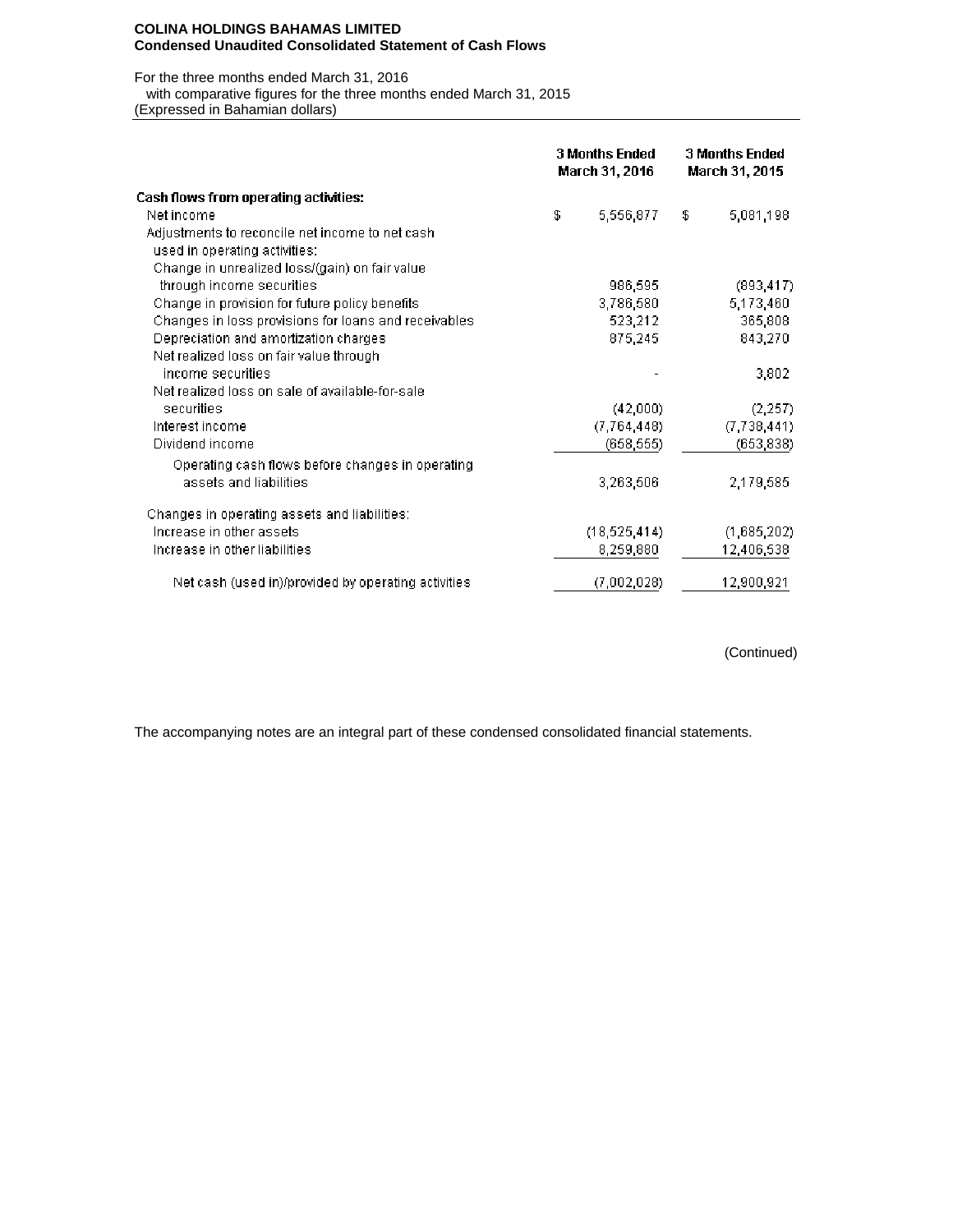### **COLINA HOLDINGS BAHAMAS LIMITED Condensed Unaudited Consolidated Statement of Cash Flows**

For the three months ended March 31, 2016

with comparative figures for the three months ended March 31, 2015

(Expressed in Bahamian dollars)

|                                                       | <b>3 Months Ended</b><br>March 31, 2016 | <b>3 Months Ended</b><br>March 31, 2015 |
|-------------------------------------------------------|-----------------------------------------|-----------------------------------------|
| <b>Cash flows from investing activities:</b>          |                                         |                                         |
| Changes in non-controlling interests                  | 25,524                                  | 229,915                                 |
| Increase in term deposits with original maturities    |                                         |                                         |
| greater than 90 days                                  | (4, 582, 809)                           | (2,044,990)                             |
| Fair value through income securities purchased        | (5,688,113)                             | (11, 712, 527)                          |
| Proceeds on disposal of fair value through income     |                                         |                                         |
| securities                                            | 6,722,058                               | 1,010,559                               |
| Available-for-sale securities purchased               | (48,059)                                | (5, 240, 907)                           |
| Proceeds on disposal of available-for-sale securities | 757,289                                 | 2,430,619                               |
| Decrease/(increase) in loans to policyholders         | 146,814                                 | (96, 871)                               |
| Disposals of investment property                      | 36                                      |                                         |
| Net change in mortgage and commercial loans           | 1,206,269                               | 882,298                                 |
| Interest received                                     | 6,726,912                               | 7,017,573                               |
| Dividends received                                    | 658,555                                 | 653,838                                 |
| Additions to property and equipment                   | (398, 262)                              | (398, 262)                              |
| Net cash provided by/(used in) investing activities   | 5,526,214                               | (7, 268, 755)                           |
| Cash flows used in financing activities:              |                                         |                                         |
| Dividend to ordinary shareholders                     | (3,957,765)                             | (3,953,543)                             |
| Dividend to preference shareholders                   | (664, 062)                              | (632, 813)                              |
| Net cash used in financing activities                 | (4,621,827)                             | (4,586,356)                             |
| Net (decrease)/increase in cash and cash equivalents  | (6,097,641)                             | 1,045,810                               |
| Cash and cash equivalents, beginning of period        | 29,321,317                              | 48,823,947                              |
| Cash and cash equivalents, end of period (Note 3)     | \$<br>23,223,676                        | \$<br>49,869,757                        |

(Concluded)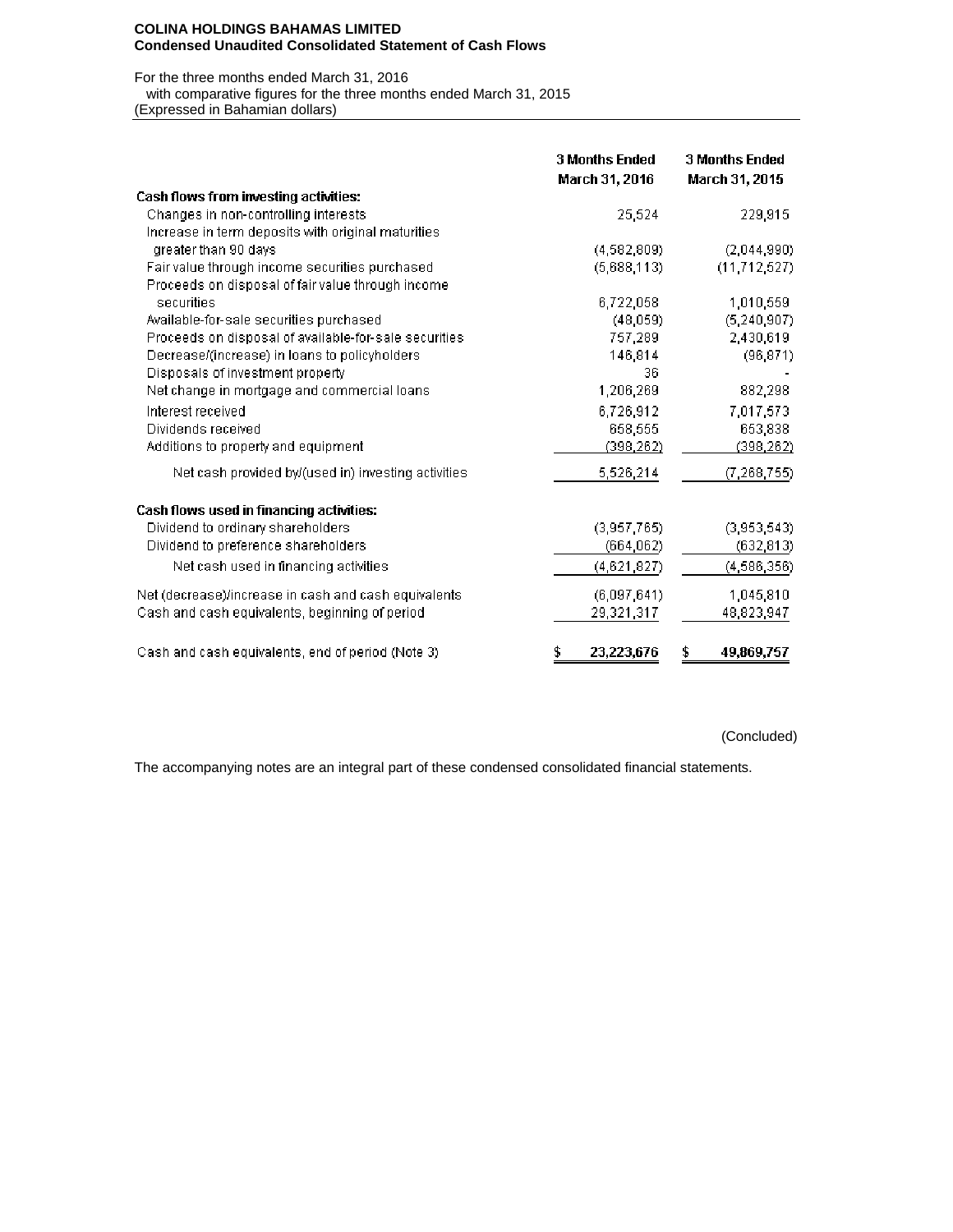For the period ended March 31, 2016 (Expressed in Bahamian dollars)

### **1. General Information**

Colina Holdings Bahamas Limited ("the Company") was incorporated under the laws of the Commonwealth of The Bahamas on July 6, 1993.

The Company acts principally as a holding company of its principal subsidiaries, Colina Insurance Limited ("Colina"), a wholly-owned life and health insurer incorporated in The Bahamas; Colina General Insurance Agency & Brokers Limited ("CGIA"), a wholly-owned general insurance agent and broker; and Colina Financial Advisors Ltd. ("CFAL"), a wholly-owned financial services company.

Colina is registered to operate as a life and health insurer in The Bahamas, The Cayman Islands, and The Turks and Caicos Islands. CGIA holds a dual registration as a general insurance broker and agent for operations in The Bahamas. CFAL is licensed as a broker dealer in The Bahamas.

The ordinary shares of the Company are listed on the Bahamas International Securities Exchange. At March 31, 2016 approximately 58.1% (2015: 58.1%) of the Company's issued ordinary shares were owned by AF Holdings Ltd. ("AFH") and 41.9% (2015: 41.9%) by the Bahamian public.

The registered office of the Company is located at Trinity Place Annex, Frederick and Shirley Streets, P.O. Box N-4805, Nassau, The Bahamas and its principal place of business is located at 308 East Bay Street, P.O. Box N-4728, Nassau, The Bahamas.

### **2. Significant Accounting Policies**

The consolidated financial statements have been prepared in accordance with International Financial Reporting Standards ("IFRS") for interim financial information. Accordingly, they do not include all of the information and footnotes required by IFRS for complete financial statements. In the opinion of management, these unaudited condensed consolidated financial statements reflect all adjustments (consisting of normal recurring accruals) considered necessary for a fair presentation of the Company's financial position and results of operations as at the end of and for the periods presented. All significant intercompany accounts and transactions have been eliminated from these statements. The preparation of unaudited condensed consolidated financial statements in conformity with IFRS requires management to make estimates and assumptions that affect the reported amounts of assets and liabilities and disclosure of contingent assets and liabilities at the date of the financial statements and the reported amounts of revenues and expenses during the reporting period. Actual results could differ from these estimates.